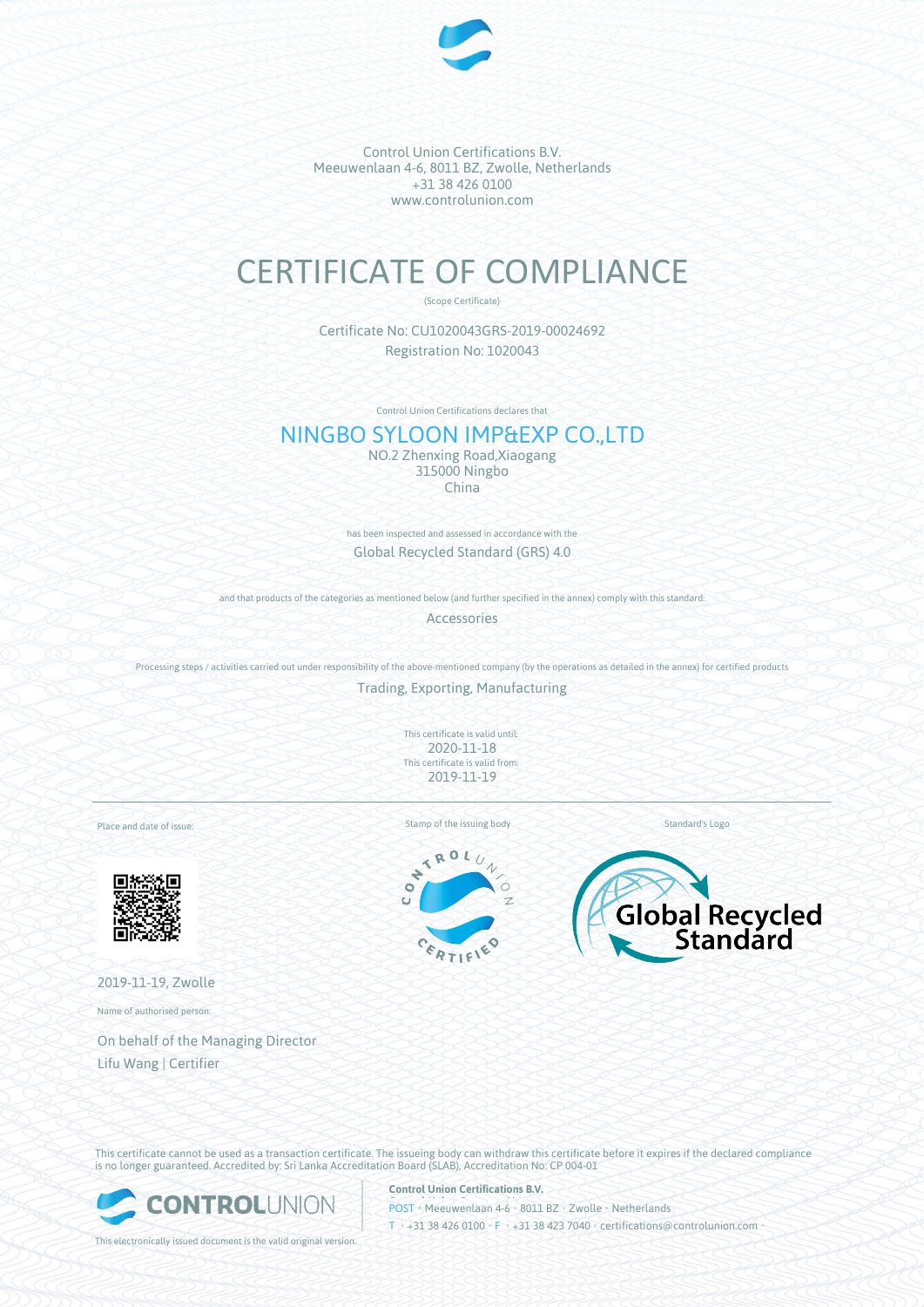

#### Control Union Certifications B.V. Meeuwenlaan 4-6, 8011 BZ, Zwolle, Netherlands +31 38 426 0100 www.controlunion.com

## Annex to certificate no.: CU1020043GRS-2019-00024692 **NINGBO SYLOON IMP&EXP CO.,LTD Global Recycled Standard (GRS)**

In specific the certificate covers the following products:

| <b>Name of product</b>                                                                            | Label grade   | <b>Processing unit(s)</b>                                          |
|---------------------------------------------------------------------------------------------------|---------------|--------------------------------------------------------------------|
| Highlighter - 80% post-consumer recycled polyester +15%<br>polyester fiber +5% others             | Post-Consumer | NINGBO SYLOON IMP&EXP COLTD<br>NINGBO SYLOON STATIONERY CO., LTD   |
| Pen - 85% post-consumer recycled polyester + 8% polystyrene + Post-Consumer<br>7% others          |               | NINGBO SYLOON IMP&EXP CO.,LTD<br>NINGBO SYLOON STATIONERY CO., LTD |
| Pencil Case - 80% post-consumer recycled polyester + 10%<br>stitched sewing thread+ 10% BOPP film | Post-Consumer | NINGBO SYLOON IMP&EXP CO.,LTD<br>NINGBO SYLOON STATIONERY CO., LTD |
| Pencil case -80% post-consumer recycled polyester + 10%<br>$metal + 10\%$ nylon                   | Post-Consumer | NINGBO SYLOON IMP&EXP CO.,LTD<br>NINGBO SYLOON STATIONERY CO., LTD |
| plastic box - 100% post-consumer recycled polyester                                               | Post-Consumer | NINGBO SYLOON IMP&EXP CO.,LTD<br>NINGBO SYLOON STATIONERY CO., LTD |

Place and date of issue:



2019-11-19, Zwolle

Name of authorised person:

On behalf of the Managing Director Lifu Wang | Certifier